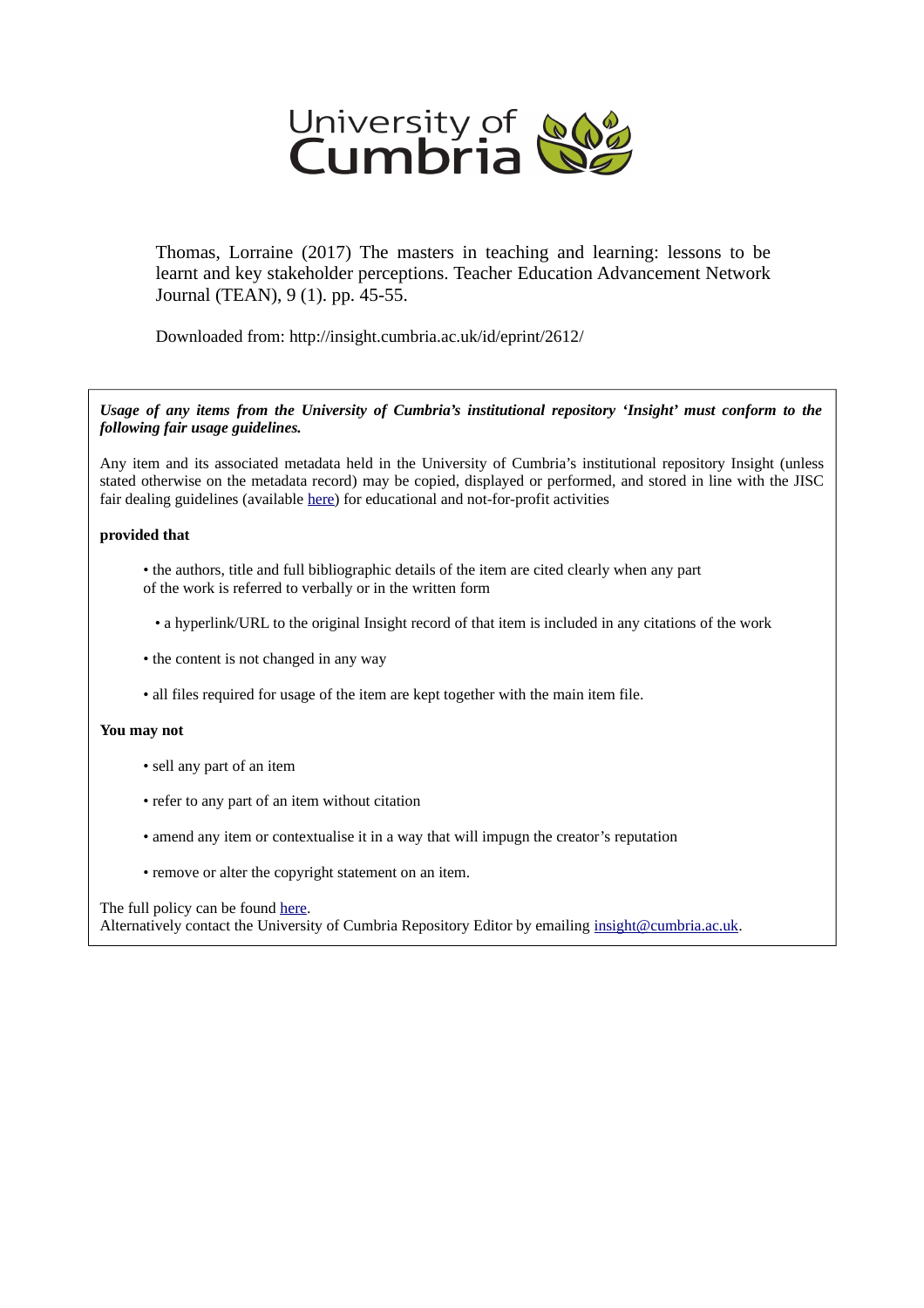## **The Masters in Teaching and Learning: Lessons to be learnt and key stakeholder perceptions**

Teacher Education Advancement Network Journal Copyright © 2017 University of Cumbria Vol 9(1) pages 45-55

Lorraine Thomas Newman University

# **Abstract**

This research investigates lessons to be learnt from and key stakeholder perceptions of the government-prescribed Masters in Teaching and Learning (MTL). Located within the secondary school phase and higher education in the English West Midlands, this article presents findings within a multiple case study from interviews with recently qualified teachers (RQTs) who had started the MTL as newly qualified teachers (NQTs); RQTs who chose not to undertake the MTL; and Deans of Education.

Although the MTL represented a major shift in the professional development of teachers, their perceptions have generally been overlooked in academic literature, despite over 2,000 teachers in England starting the programme in 2010. Overall, respondents perceived the MTL to have its merits, although there were concerns about the programme and its implementation. Several common themes emerged, such as concern regarding the target cohorts; the impact on learning and teaching; and a lack of support/ interest from schools. Although seven of the eight universities within the region have now discarded the MTL and there is no longer any funding available for Masters level professional development for teachers in England, this article provides key messages to inform Masters level professional development for teachers.

#### **Keywords**

Masters in Teaching and Learning (MTL); Masters level (M level) study; newly qualified teachers (NQTs); professional development; recently qualified teachers (RQTs).

# **Introduction**

With the aim of improving standards in schools; the status of the teaching profession; NQT induction; and early professional development (EPD) in England, the former 'New Labour' government commissioned a review of the most highly-performing school systems in the world. One conclusion from this review was that Masters level (M level) study for teachers in Finland had been instrumental in improving the quality of 'instruction' in its schools (McKinsey, 2007). Through the Programme for International Student Assessment (PISA), pupil attainment across the world is compared and Finland has consistently scored very highly in the last fifteen years. Influenced by the McKinsey report (2007), the *Children's Plan* (DCSF, 2007) declared that to keep pace with international competitors it was necessary to further improve the status and expertise of teachers by moving to a Masters qualified profession in England.

The creation of a Masters level profession received overwhelming support from many key stakeholders, including the teaching profession itself, teaching unions and academics (*The Teacher,* 2009; Thomas, 2016), in recognition of the complexity of teaching and the need for researchinformed practice. The Universities' Council for the Education of Teachers (UCET) – which represents higher education institutions (HEIs) in the United Kingdom – also agreed that the creation of a

# **Citation**

Thomas, L. (2017) 'The masters in teaching and learning: lessons to be learnt and key stakeholder perceptions', *TEAN Journal*, 9(1), pp. 45-55.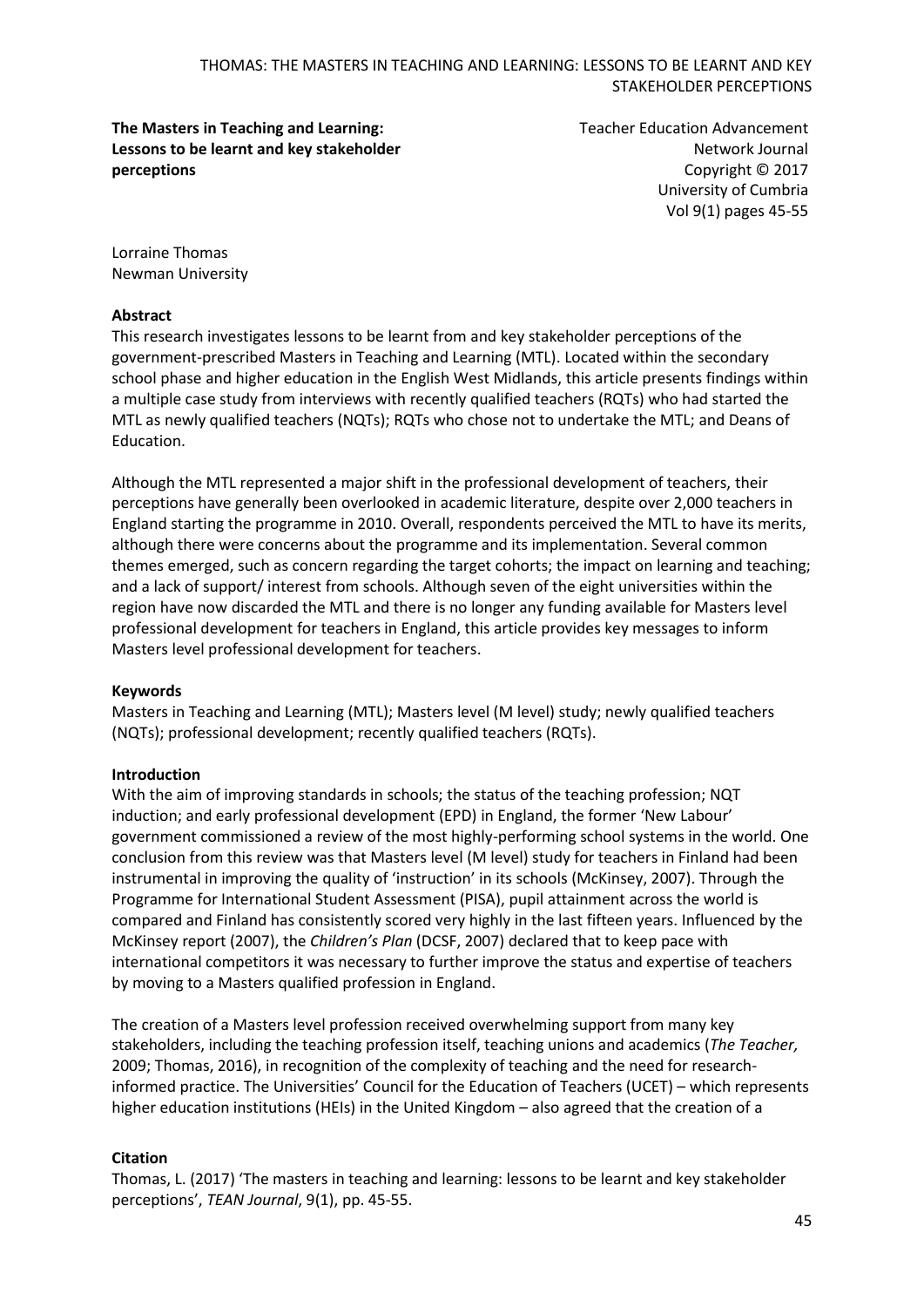Masters level/ postgraduate profession could represent one of the greatest step-changes in teacher status and professionalism since teaching became an all-graduate profession in the 1980s (UCET, 2008).

## **The Masters in Teaching and Learning**

The principles of the MTL – the vehicle through which the Masters level profession was to be achieved - were set out in *Being the best for our children: Releasing talent for teaching and learning* (DCSF, 2008: 4):

We will introduce a wholly new programme … known as 'Masters in Teaching and Learning' ... Our aim is that the qualification over time should be open to all teachers and … that every teacher would want to complete it at some stage ... We need to ensure that quality finds its way to where it is most needed, including where the greatest challenges are to be found.

One reason for the move to a Masters level profession was to support children's attainment in England, especially in 'National Challenge' schools – those in which fewer than 30% of pupils gained five or more 'good' General Certificate in Secondary Education passes including English and mathematics (DCSF, 2009). Consequently, these schools were given additional government funding to support improvement, including access to the fully-funded MTL for NQTs and newly-appointed heads of department (HoDs) employed in these schools. The MTL was also an entitlement for all NQTs in the pilot region of the North West (Hoare, 2008). Overall, 2,182 teachers started the MTL in April 2010, although the former Teaching and Development Agency for Schools (TDA) estimated that 3,000 – 4,000 NQTs were eligible to enrol (Hoare, 2010). Thereafter, it was envisaged that the MTL would spread to all NQTs across England, before being open to teachers in the first five years (the EPD stage) and later rolled out to all teachers.

Many Masters degrees have teachers among their student body, but often modules are not focused towards learning and teaching. The MTL was intended to develop and improve 'teacher quality' (DCSF, 2008) however, and was different from other M level programmes i.e. the programme was developed collaboratively with schools, local authorities (LAs) and HEIs; the Professional Standards (TDA, 2007) were integrated alongside M level requirements; new partnerships were established between the participant (i.e. the student), school-based coach (SBC) and HEI; and it was designed to build on initial teacher education (ITE), taking account of the NQT's route into teaching (McAteer et al, 2010). As such, the MTL comprised a range of professional development models identified by Kennedy (2005) i.e. award-bearing; standards-based; coaching and mentoring; and community of practice, which were appropriate for NQTs and RQTs in the transitional phase as they are becoming professional educators. The benefits of mentoring and coaching are widely acknowledged (Rhodes, Stokes and Hampton, 2004; Forde and O'Brien, 2011) and underpinned by principles of reflective practice (Schön, 1983), dialogic teaching (Wells, 2004) and constructivist learning approaches (Dewey, 1904; Piaget, 1972; Bruner, 1996; Perkins, 1999). Furthermore, the MTL design recognised the efficacy of learning linked to school contexts (Walker and Dimmock, 2006) and the need to integrate the role of the school in participants' learning to improve links between theory and practice (Simkins, 2009).

Consultation events were held for NQTs, headteachers, LA (Local Authority) NQT induction coordinators (LAs at that time still bore the sole responsibility for NQT induction) and representatives from ITE providers. ITE providers had been invited - rather than HEIs with responsibility for Masters level continuing professional development (CPD) - as the former Department for Children, Schools and Families (DCSF) wanted to build on ITE and the M level Postgraduate Certificate in Education (PGCE), but also wanted the MTL to be radically different from existing Masters degrees (TDA,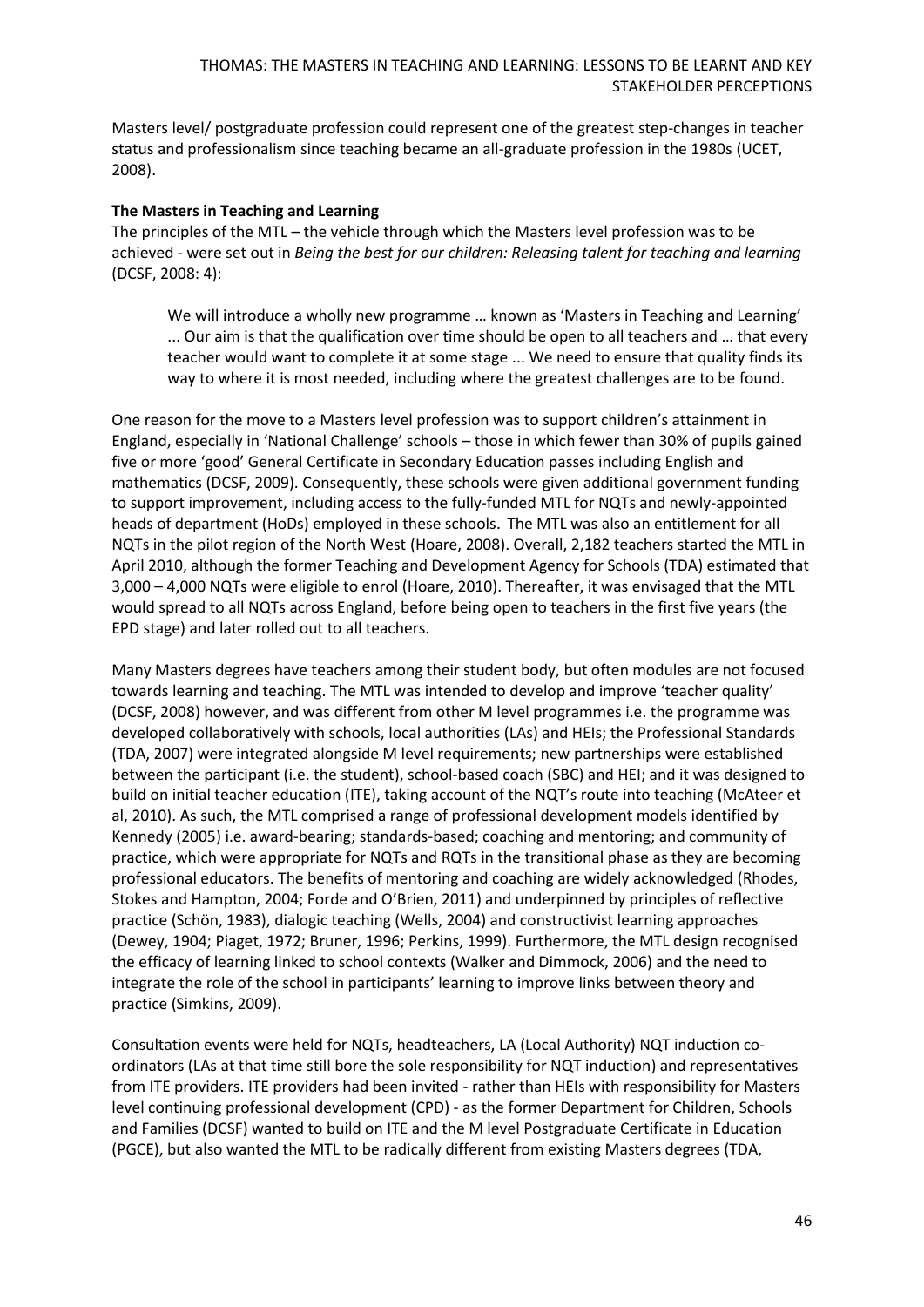## THOMAS: THE MASTERS IN TEACHING AND LEARNING: LESSONS TO BE LEARNT AND KEY STAKEHOLDER PERCEPTIONS

2008a). Also, and without consultation, a further cohort was later added of newly-appointed HoDs in National Challenge schools.

Within weeks of teachers starting the MTL a new Conservative-Liberal Democrat coalition government came into power in May 2010 and withdrew funding from the programme. Maddern (2010a: 18) reported on a letter dated  $6<sup>th</sup>$  December 2010 to the TDA from Michael Gove, former Secretary of State for Education, explaining his decision:

The quality of teaching and teachers' professional development are of utmost importance, and I am committed to developing a strong culture of professional development where more teachers acquire postgraduate qualifications like Masters and Doctorates and where teachers are supported to progress further academically and deepen their subject knowledge. However, I also believe that teachers should decide for themselves which Masters level course is the right one for them and that a single Masters degree prescribed by Whitehall is not the right approach.

This statement suggested that there would be government support for higher degrees and greater choice for teachers regarding CPD. This is somewhat contradictory however, as the statement suggests that teachers should choose which course is best for them, but that this should be around subject knowledge. For neo-conservatives, subject knowledge is of prime importance (Furlong et al, 2000), but good subject knowledge is just one requirement for becoming an effective teacher. Small amounts of funding for M level CPD were granted for a few years afterwards, but subsequently withdrawn, meaning there is no longer any funding for M level CPD for teachers in England, nor any meaningful, national CPD strategy to improve standards in schools. The White Paper *Educational Excellence Everywhere* (DfE, 2016) outlines some aims for teachers to develop skills via evidencebased CPD; a new standard to help schools improve their CPD; and incentivising Teaching Schools to publish their research and CPD materials on an open-source basis, but these do not address CPD in a strategic manner for real school improvement.

This research investigates perceptions of the MTL via key stakeholders - RQTs who had started the MTL as NQTs; RQTs who chose not to undertake the MTL; and Deans of Education. Lessons to be learnt from the MTL initiative are also explored.

#### **Research design**

Working within an interpretivist paradigm, this research follows a qualitative research design (Merriam, 2009) within a multiple case study to explore key stakeholders' perceptions of the MTL within one region. Data were collected via focus groups and individual semi-structured interviews. The research was subject to approval by the University's ethics committee detailing matters of informed consent, the right to withdraw, academic integrity and the security of data. Anonymity of responses was assured. Data analysis consisted of data reduction, data display and conclusion drawing/ verification (Miles and Huberman, 1994).

Key stakeholders interviewed comprised NQT participants i.e. RQTs who had started the MTL as NQTs and had successfully completed or were in the latter stages of completing the MTL; RQTs who had chosen not to undertake the MTL; and Deans of Education. In particular, the teachers interviewed are deemed to be reliable witnesses when it comes to understanding the MTL and yet their voices were largely ignored in the construction of policy and the implementation of the MTL. This article, therefore, addresses a significant gap when considering perceptions of the MTL. Data collected from NQT participants/ RQTs were deemed valuable, since this cohort had participated in the intended move to a Masters level profession via the MTL. Furthermore, the perspectives of RQTs who had chosen not to undertake the MTL were also valuable, to ascertain their perceptions and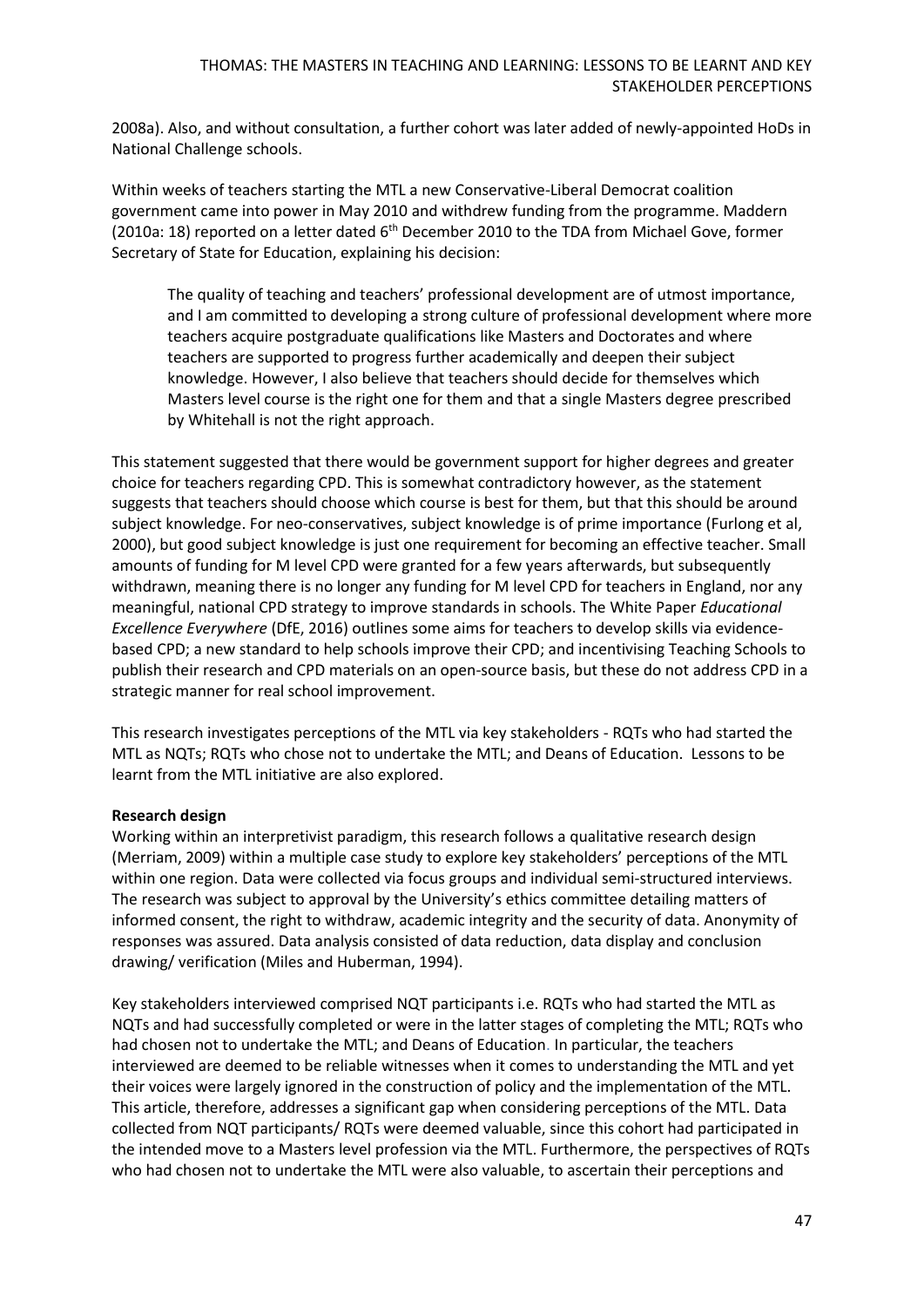reasons for not engaging with the programme. Individual interviews were undertaken with the Deans of Education, as "key players in the field who can give privileged information" (Denscombe 2003, p. 165). It was necessary to interview Deans of Education to gain the perceptions of senior leaders in higher education (HE) who had overseen a successful collaborative regional bid and had overall responsibility for the delivery of the MTL within their HEI.

Teachers were interviewed via two focus groups comprising fifteen secondary school RQTs in total. Focus groups were used to interview RQTs "to get high-quality data in a social context where people can consider their own views in the context of views of others" (Patton 2002: 386). Purposive sampling (Given, 2008) was undertaken to select teachers from across subject areas and from those who had undertaken a range of ITE routes to gain a representative cross-section of RQTs. One focus group of eight NQT participants/ RQTs was taken from a sample of those who had undertaken/ were undertaking the programme across five of the eight participating HEIs within the region. The other focus group of seven RQTs was taken from a sample of those who had chosen not to undertake the MTL. In addition, data were collected across two of the participating HEIs from Deans of Education within individual semi-structured interviews. The focus group and individual interviews were recorded and took approximately one hour.

## **Limitations of the study**

This case study is necessarily an account of perceptions of the MTL in a single region in England. The case study itself may not be generalisable, but case study research is not barred from producing general conclusions (Gomm et al, 2000). Only the voices of NQT participant respondents are captured from the student body - the other cohort of newly-appointed HoDs was not included in the research, since this was a much smaller cohort. Also, NQT participants were only taken from those who had successfully completed or were in the latter stages of completing the MTL, which does not take into account the perspectives of those who had withdrawn from the programme at an earlier stage. Furthermore, this research shows the perspectives of teachers from the secondary phase because the MTL was only open to those employed in National Challenge schools within this region and National Challenge schools were all secondary schools. Research indicates that those from the primary phase, however, are often less confident than secondary colleagues regarding M level study (Graham-Matheson, 2010), so the findings below may be exacerbated further. Finally, SBCs were not included in the research.

#### **Emergent themes**

Several common themes emerged from the participant groups. Common themes comprised: concern about the target cohort of NQTs; the impact of changing government policy; the impact on learning and teaching; a lack of support/ interest from schools; and issues relating to student integration and identity.

Concerns regarding the target cohort of NQTs, due to the additional workload alongside statutory induction requirements, emerged from all three cohorts. One RQT who had undertaken the MTL remarked: '*I found adding M level study to a high workload as an NQT very difficult'.* One RQT who had decided not to undertake the MTL commented: '*The NQT year was really hard. I wouldn't have been able to do it.'* Some RQTs had also decided not to undertake the MTL due to concerns about failing the programme, whilst focusing on the induction period. A typical comment was: '*I didn't know what would happen if I failed and was worried if I had to re-take on top of everything else.'* Passing the induction period was clearly a priority for these RQTs. Illustrative observations from the Deans can also be found below:

'I worry that it'll make teachers' lives more difficult in schools and I don't want teachers being busier and busier.'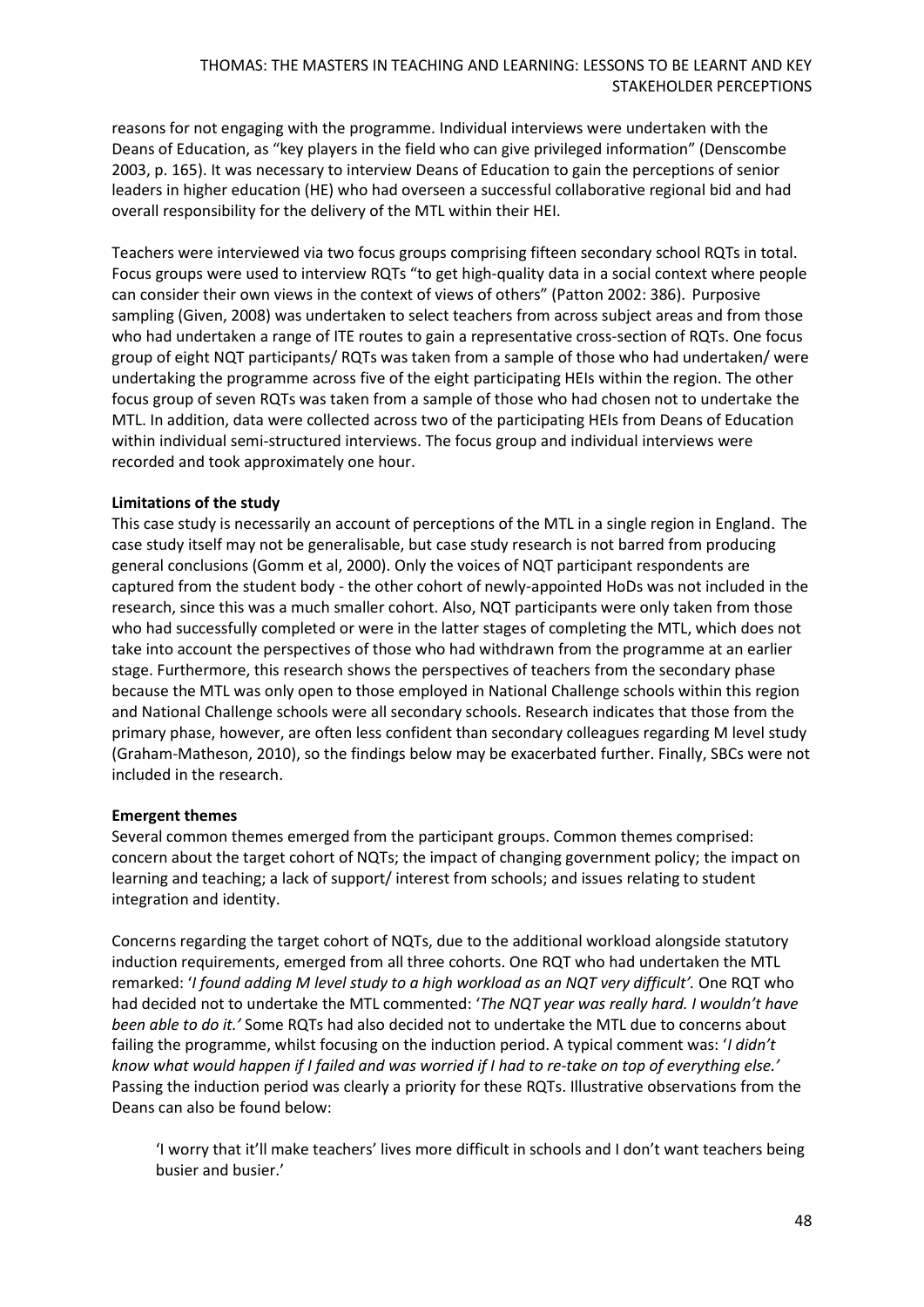'I hope sufficient space is created for NQTs … they're not the best place to start. NQTs and heads of department in challenge schools are already under pressure – it could drive people out.'

Findings that the NQT period was not an appropriate time to start the programme concur with research by Burton and Goodman (2011) and concerns raised by the National Union of Teachers (NUT), due to the demands of induction and because NQTs who fail induction cannot continue teaching in maintained schools (*The Teacher*, 2009). The NUT told the New Labour government that, whilst being in favour of a Masters level profession and the MTL, this should have been developed in partnership with teachers and that all teachers should have had access to the qualification (*The Teacher,* 2009). The equity of NQTs being prioritised as the target cohort was also questioned by the Director of Policy at the former General Teaching Council for England (Stephens, 2010). It is widely acknowledged that NQTs find induction an especially difficult time (McNally, 2002; Ofsted, 2003; Wylie, 2008; Roberts, 2010) and these concerns were also expressed by some delegates during consultation events (TDA, 2008a). Concerns around M level study and its compatibility with professional practice for some teachers in the early stages of their career suggest, therefore, that M level professional development may be most appropriate for experienced teachers who are professionally integrated.

The impact of changing government policy was another theme to emerge from all participant groups. Some NQT participants felt that there would be a minimal overall impact and a lack of credibility in the qualification due to the withdrawal of funding. One NQT participant commented: 'As the funding was cut after one year, I don't think the MTL will make much difference nationally and I worry it'll be worthless.' This aligns with the caution urged by UCET at the developmental stage to ensure costs were properly assessed (UCET, 2008) and that the MTL was a credible qualification (Milne, 2008), despite the omission of a mandatory research component. Research and action research, which facilitates a circle of planning, action and evaluation (Lewin, 1946; McNiff and Whitehead, 2009), can offer a more transformative professional development model/ phase (Kennedy, 2005). Nevertheless, many academics worked hard to ensure the MTL was a credible M level award, with 'rigorous independence and externality' to provide 'a basis for social respect for the profession' (Field, 2010: 11). Some RQTs who had decided not to undertake the MTL perceived that government policies changed regularly and were sceptical of starting a programme which may not exist or be *de rigueur* in a few years. One RQT perceived that: 'I just thought it would come and go, along with all other government ideas - and it has. Plus, I think there are better ways for money to be spent on schools.' Such perceptions are reinforced by Chapman and Gunter (2009), who outlined the whirlwind of interventions, strategies, ideological shifts and policies launched within education since New Labour came to power and successive governments have not relented in making frequent policy changes to education. Also, it is not surprising to find that RQTs were concerned about public money, as the focus group was interviewed during a period of economic recession. The Deans also expressed concern regarding the future of the TDA and funding for the MTL. One Dean predicted: 'Looks likely that the TDA will go and probably MTL … funding with it. If there were no credit crunch I'd be more confident.' Subsequent events have confirmed the Deans' concerns i.e. the TDA functions reverted to the Department for Education and merged with the National College for School Leadership to become the National College for Teaching and Leadership; and funding for the MTL was withdrawn. Funding for the fully-funded MTL was a welcome financial boost to many HEIs which successfully bid to deliver the programme, however, especially at a time of widespread cuts to HE (Curtis, 2009; Vaughan, 2010) and during the economic crisis, although funding for the MTL was perhaps insufficiently considered and unsustainable in difficult economic times.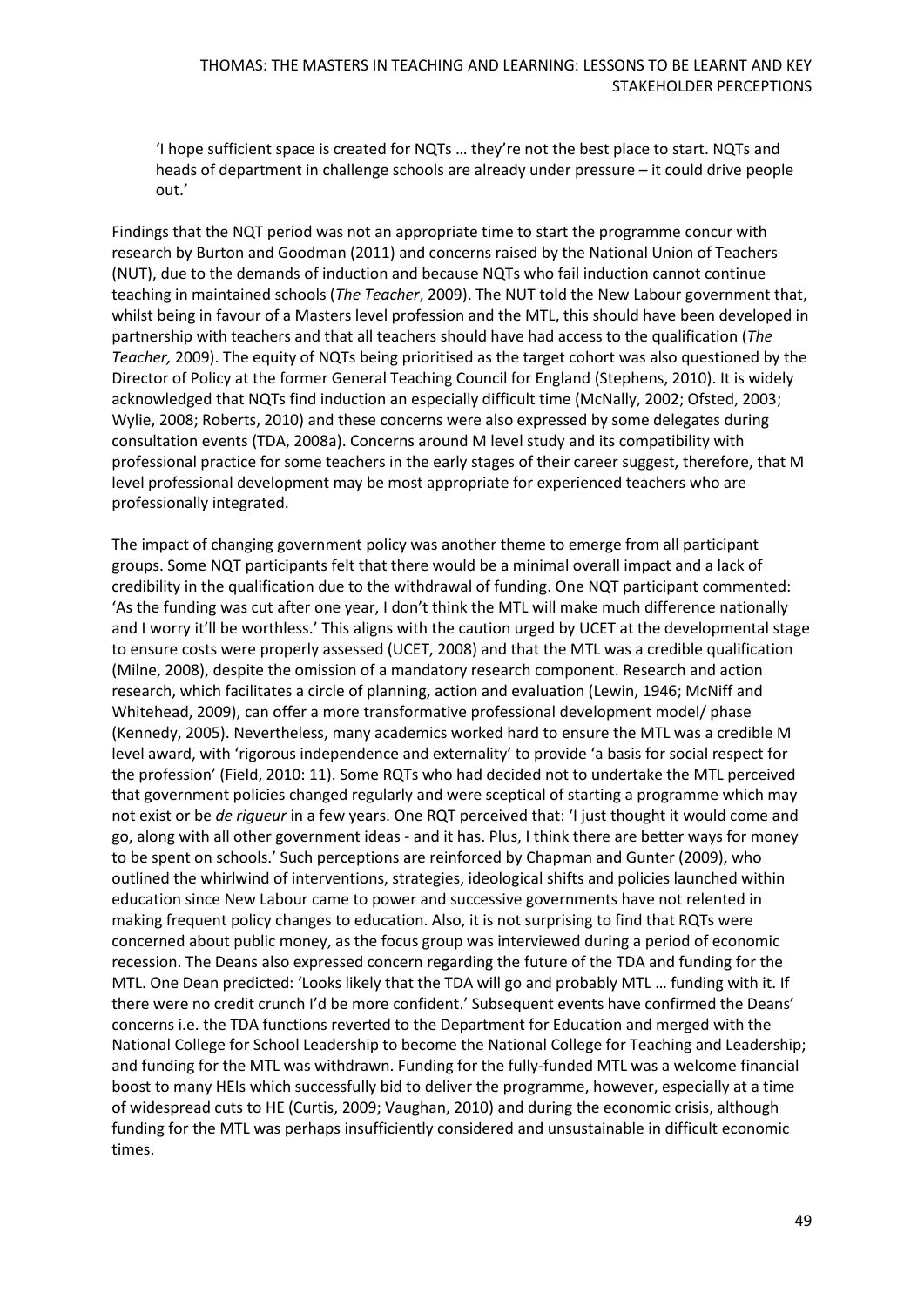#### THOMAS: THE MASTERS IN TEACHING AND LEARNING: LESSONS TO BE LEARNT AND KEY STAKEHOLDER PERCEPTIONS

The impact on learning and teaching was a theme to emerge from NQT participants and the Deans. Most NQT participants considered that the MTL had had a positive impact on learning and teaching. One NQT participant commented: '*My dissertation … changed and improved my practice.*' These findings concur with claims that M level CPD is beneficial in improving learning and teaching (TDA, 2008b; UCET, 2008). Teachers' opinions were divided, however, as not all NQT participants felt this way and some perceived there had been no impact on learning and teaching. One NQT participant commented: *'I don't necessarily think it will make better teachers.*' Wiliam (2010) also argues that gaining a Masters degree does not make teachers any better at their job, which aligns with other literature (Wylie, 2008; Baker, 2009; Robertson, 2010). Nevertheless, Wiliam (2010) makes a distinction between other Masters degrees and the MTL i.e. other Masters degrees may not make teachers better at their job, because they were never intended for that purpose, whereas the MTL was designed with this purpose. Some RQTs also criticised the study days, considering they had taken them away from the classroom at a critical time in their learning and had a negative impact on the teaching of their pupils: '*A lot of the study days were not useful and, therefore, it felt like a waste of our time when we could have been at school teaching our students.*' Nevertheless, the module evaluations completed at the time by participants were overwhelmingly positive across the region. This suggests, therefore, that there had been some attitudinal shift over time or that some participants did not fully see the benefits of linking theory with practice or perhaps these links were not made explicit. This is an important area, as the links between theory and practice are known to be problematic, yet practice can be greatly advanced if this issue is addressed effectively (Korthagen and Kessels, 1999). Both Deans considered that the MTL had brought about improved learning and teaching via greater criticality and reflection. One Dean commented that: '*It [the MTL] supports teachers' criticality and reflective skills.'* These findings are reinforced by McAteer et al. (2010) who considered that the MTL should ensure teachers are more critical, analytical and reflective. Clearly, regularly reflecting on and linking the teaching experience to the intended objectives in a structured way informs and improves practice (Bringle and Hatcher, 1999), which is important for improving learning and teaching. The Deans also perceived that the MTL had brought about new ideas into teaching. One commented that the: '*MTL has brought an injection of new ideas into the classroom.'* Again, this is beneficial to children's attainment and school improvement, reinforcing findings above that there had been a positive impact on learning and teaching. Clearly, if the MTL has brought about some improvements in learning and teaching then this is an important issue, which warrants further investigation and development.

Another common theme emerged regarding a lack of support/ interest from schools for the MTL, according to NQT participants and RQTs who had decided not to undertake the programme. One NQT participant complained that: '*The main disadvantage was that I didn't have a great deal of support from my school.'* Clearly, some NQT participants did have some support from schools, as the findings above showed that schools had released them for study days, so NQT participants appear to be criticising the lack of support relating to the interest shown by schools or relating to induction workload. One RQT who did not undertake the MTL commented: '*My school wasn't bothered whether we did it or not.'* These findings suggest a lack of interest in M level professional development and/ or resistance from some headteachers regarding this initiative, which perhaps also shows a flaw in the consultation process. In the months prior to the launch of the MTL, there were concerns that the programme was in trouble before it had even started (Maddern, 2009a) and calls were made for greater information to be disseminated to schools to stimulate the interest of teachers and headteachers (Maddern, 2009b). It would also appear that some headteachers, although key to the success of the MTL (McAteer et al, 2010; Maddern, 2010b; 2010c), did not consider the MTL a priority or perhaps had not grasped the concept, which is perhaps understandable given the pressures placed on school senior leadership teams from the government to improve school results. If there is a further attempt to move towards a Masters level profession in England then the government of the day clearly needs to engage teachers and headteachers more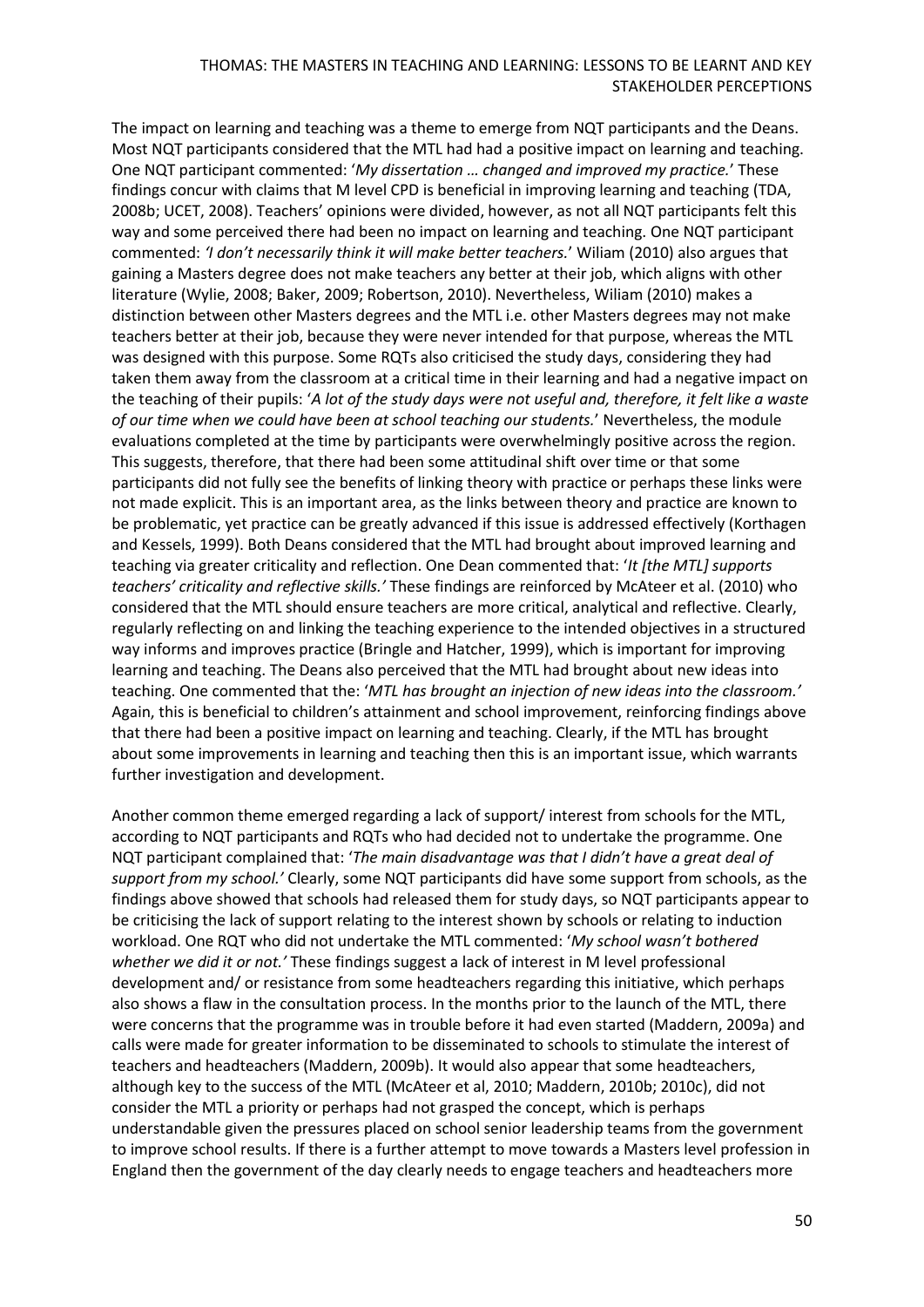effectively in meaningful consultation by listening to and acting upon what teachers want (Thomas, 2016).

Finally, a common theme emerged regarding student integration and identity from some NQT participants and RQTs who had chosen not to undertake the MTL. Some NQT participants considered there had been minimal interaction with other peers. One commented: '*I would have liked more interaction with other students on the course, as I did feel a little isolated at times. Perhaps a blog or chance to meet up occasionally would have been helpful, particularly in the final stages.*' This highlights the importance to some students of issues such as social and academic integration (Tinto, 1975); peer-networking (Rhodes, Stokes and Hampton, 2004); and interactive learning (QAA and NUS 2012) within HE. Integration is an issue which needs to be considered further, since this has been linked to student drop-out (Rhodes and Nevill, 2004). Student integration and identity are especially problematic for part-time students, who are in full-time employment. Also, some RQTs expressed their decision not to undertake the MTL relating to a desire to become a teacher. One RQT '*wanted to concentrate on being a teacher, rather than being a student.'* This aligns with Browne-Ferrigno's (2003) research that duality of identity often brings about confusion. Clearly, there seemed to be a tension for some RQTs regarding the challenges of teaching and studentship, although it is acknowledged that good teachers are good learners (Loewenberg Ball and Cohen, 1996). As discussed above, some RQTs prioritised meeting the induction requirements and it is suggested, therefore, that professional integration may be especially important to early career teachers, as they strive to achieve a professional identity in becoming a teacher. Identity transformation may, therefore, inevitably depend on socialisation with the professional culture (Thomas, 2013) and implies that M level study may need to be delayed as some early career teachers find M level study somewhat premature, due to the professional demands of teaching.

Several other themes emerged from one of the participant groups. Themes comprised: the fullyfunded nature of the programme; a preference for a subject-specific Masters degree; the opportunity for HEIs to contribute to teachers' professional development; and the impact of government-prescribed content. One positive aspect emerged from the RQTs who had chosen not to undertake the MTL, in respect of the fully-funded nature of the programme. A typical response was: *'I nearly did it because there were no fees.'* Funding was also commended by UCET (2008) as cost is known to be a barrier in the uptake of Masters degrees and, coupled with large increases in undergraduate fees, the absence of funding for M level CPD may mean that many teachers in England are too indebted to afford a postgraduate education. Although those undertaking taught Masters programmes can access student loans from September 2016 (HM Treasury, 2014), the situation is unlikely to improve significantly for teachers, who are now likely to have student debts. Some of these RQTs also expressed a preference towards a Masters degree in their own subject area, rather than a Masters in Teaching and Learning. One RQT considered: 'I *might have been interested if it'd been an MSc in mathematics.'* This concurs with research that many secondary school teachers have strong subject allegiances (Smethem, 2007) and aligns with the neoconservative stance that subject knowledge should take precedence over training in pedagogy (Furlong et al., 2000; Maddern, 2010a). In contrast, it is widely acknowledged that subject knowledge is only one requirement to become an effective teacher (Burton and Goodman, 2011; Wiliam, 2010). It is also acknowledged that primary school teachers – as generalists - may have responded differently. The Deans also considered the MTL to be an opportunity for HEIs to contribute to teachers' professional development. One Dean commented that: 'It's a real opportunity post-qualification … Lost opportunity if we hadn't gone with MTL.' The contribution of HEIs to teachers' professional development post-qualification is a cogent argument, since it is argued that Britain has the best HE system in the world, after the United States of America (Vaughan, 2010). This perhaps also revealed the benefits of the fully-funded MTL to HEIs, aligning with HE aspirations and recruitment to student numbers outside Higher Education Funding Council for England controls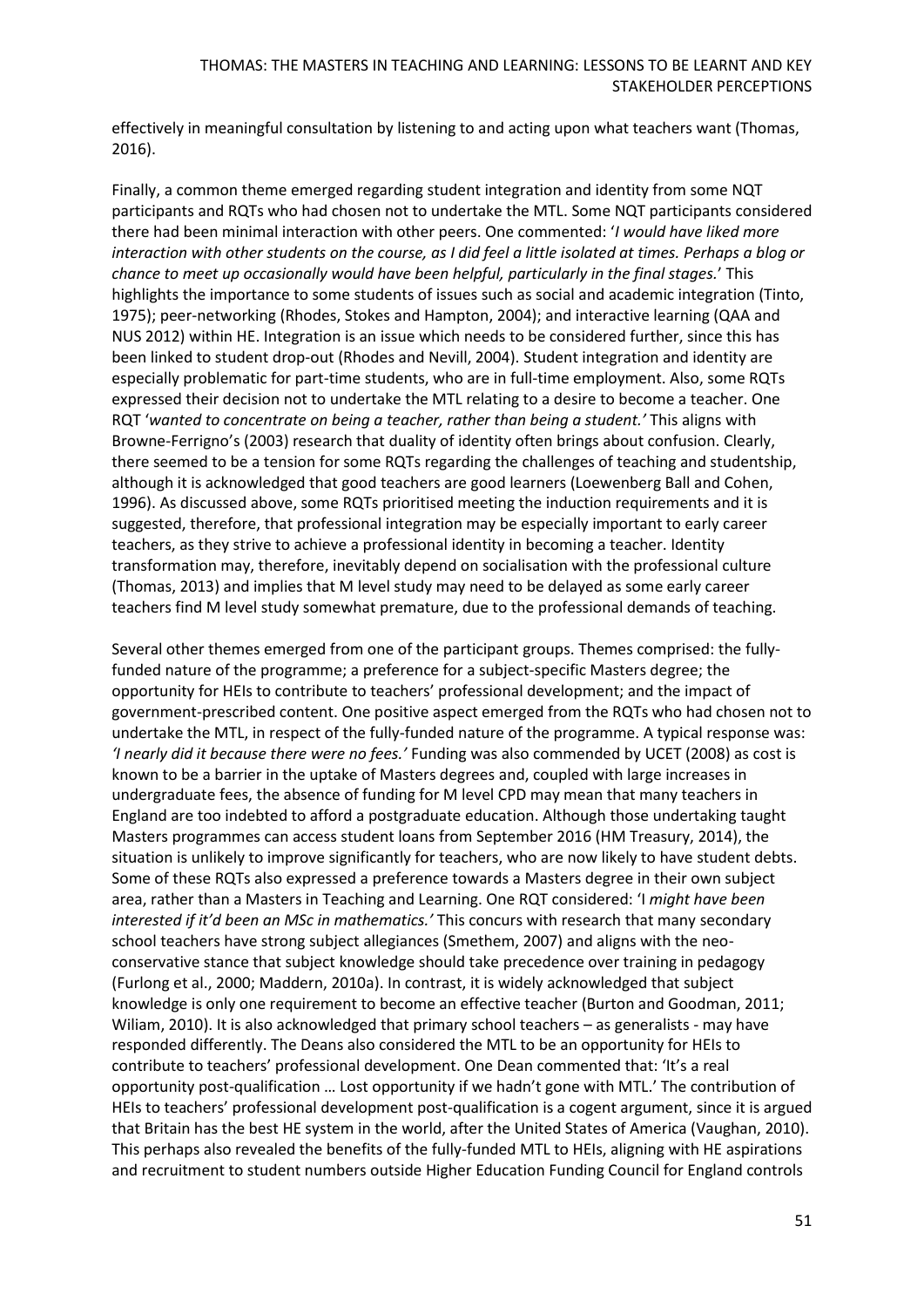at the time, in addition to the economic crisis. The Deans also raised concerns regarding the impact of government-prescribed content. One Dean considered that: 'The MTL will be a compromise and we'll have to live with government priorities.' This is a predictable view of some academics, as criticality and independent learning are key features of HE and academics are, therefore, likely to feel restricted and compromised by government-prescribed content. Choice is also known to be important for meaningful engagement in professional development (Browne-Ferrigno, 2003) yet the MTL was a one-size-fits-all model (Bangs, 2010; Burton and Goodman, 2011).

## **Conclusion and implications**

The intended move to a Masters level profession via the MTL, albeit brief, was a significant initiative in teacher professional development across England, from which it is important to learn. Although several benefits were perceived, the findings also show several concerns regarding the MTL and its implementation, reflecting the current state of the programme within the region i.e. seven of the eight participating HEIs have now discarded the MTL.

It is acknowledged that school contexts vary and, therefore, the MTL as a one-size-fits-all model was not necessarily going to be an effective strategy for all teachers and all schools. Also, one-size-fits-all models of professional development are contrary to the andragogic model for effective adult learning (Knowles 1990) and choice is important for meaningful engagement on programmes (Browne-Ferrigno, 2003; Bangs, 2010). It is suggested, therefore, that teachers need to have ownership of their own professional development and the locus of control. Nevertheless, there are some positive messages regarding the impact of a Masters level programme which was designed specifically to enhance learning and teaching.

The accounts from key stakeholders reveal important insights into the MTL and its implementation, which could be used by policymakers to inform future professional development initiatives. Key stakeholder perceptions could also be used by HEIs to inform and develop Masters level provision for teachers. For example, these findings indicate that M level study may be more appropriate for experienced teachers who are professionally-integrated, so HEIs could target this particular cohort of teachers, whilst still encouraging NQTs to undertake M level study but at an appropriate pace, which allows them sufficient time to focus on induction and supports them to meet induction requirements. Furthermore, HEIs could highlight the impact M level study can have on learning and teaching, when teachers undertake modules designed to improve this aspect of their practice, and also make the links between theory and practice more explicit. HEIs could also encourage teachers to undertake action research as a CPD model which can have a greater transformative impact on practice (Kennedy, 2005) and invest more time in discussing with headteachers the transformative impact M level study and action research can have on school improvement. HEIs could also discuss with headteachers the merits of investing in funding or partially funding M level CPD in relation to its potential high impact for relatively low cost, in comparison with one-day courses which also incur significant costs for cover and disruption to pupils' learning during the school day. Consultation is also key and HEIs need to listen to what teachers and headteachers want and need from CPD. Finally, HEIs need to consider strategies, such as social media and other online forums, to support the integration of part-time students who work full-time and to support teachers in gaining an appreciation of the linkage between theory and practice, which in turn may demonstrate the complementary identity of teachers as learners.

Overall, it is suggested that a Masters level profession is a highly commendable aim and that M level professional development provides teachers with a professional language and confidence with which to articulate their practice. It is suggested, however, that the MTL - as the vehicle for achieving the Masters level profession - and its implementation had several flaws and would need rethinking to meet the aims of the *Children's Plan* (DCSF, 2007). Aspirations for a Masters level profession and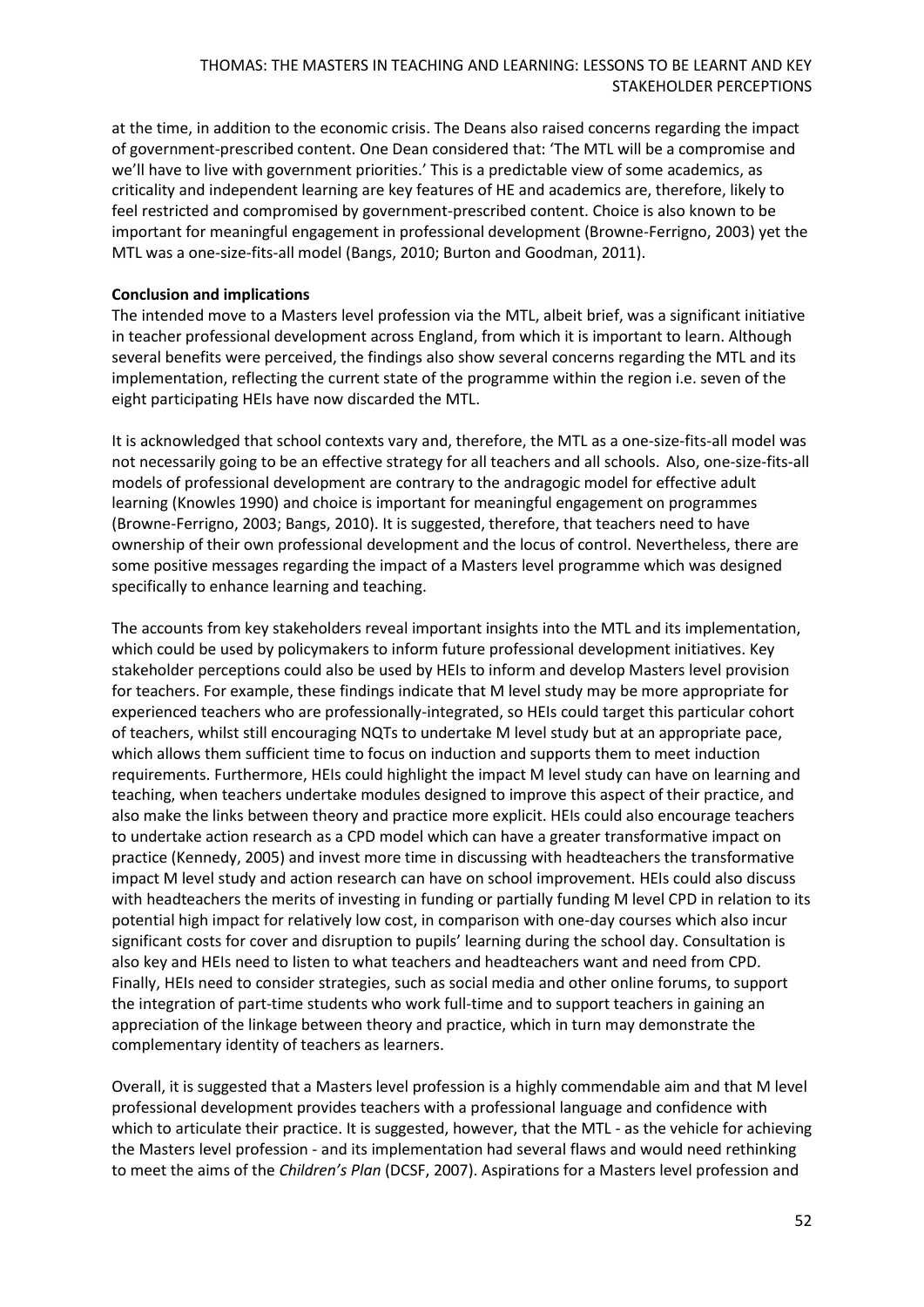the MTL challenged the technicist view of teaching as 'a craft' however, and could have been a key strategy to improve standards, the status of the profession, NQT induction and EPD in England. These are still very important aims which are yet to be addressed and if a Masters level profession and/ or the MTL is no longer the driver to achieve these aims then a new direction needs to be articulated by the current administration to realise these improvements. The absence of national policy around teacher professional development in England, however, makes for an incoherent and chaotic scene (Thomas, 2016).

## **Acknowledgements**

The author would like to thank the teachers and Deans of Education who participated in this research.

## **References**

Baker, M. (2009) 'Masters of the classroom' BBC News Available at:

- <http://www.news.bbc.co.uk/1/hi/education/8121574.stm> (Accessed: 09 July 2009).
- Bangs, J. (2010) 'Developing teachers is only way to reform', *Times Educational Supplement* July, 16.
- Bringle, R. and Hatcher, J. (1999) 'Reflection in service-learning: Making meaning of experience', *Educational Horizons*, pp.179-185.
- Browne-Ferrigno, T. (2003) 'Becoming a Principal: Role Conception, Initial Socialization, Role-Identity Transformation, Purposeful Engagement', *Education Administration Quarterly,* 39(4), pp. 468– 503.

Bruner, J. (1996) *The Culture of Education.* Cambridge, MA: Harvard University Press.

Burton, D. and Goodman, R. (2011) 'The masters in teaching and learning: a revolution in teacher education or a bright light quickly extinguished?', *Journal of Education for Teaching*, 37(1), pp.51–61

- Chapman, C. and Gunter, H. (2009) *Radical Reforms: Perspectives on an era of educational change.* Abingdon: Routledge
- Curtis, P. (2009) Academics and vice-chancellors oppose Mandelson's universities move. *The Guardian* (23/12/09) Available at

[http://www.guardian.co.uk/politics/2009/dec/23/academics-vice-chancellors-universities](http://www.guardian.co.uk/politics/2009/dec/23/academics-vice-chancellors-universities-mandelson)[mandelson](http://www.guardian.co.uk/politics/2009/dec/23/academics-vice-chancellors-universities-mandelson) (Accessed: 01 January 2009).

- Denscombe, M. (2003) *The Good Research Guide for small scale research projects.* (2nd ed) Maidenhead: OUP
- Department for Children, Schools and Families (DCSF) (2007) *The Children's Plan.* Nottingham: DCSF. Department for Children, Schools and Families (DCSF) (2008) *Being the best for our children: Releasing talent for teaching and learning.* Nottingham: DCSF.
- Department for Children, Schools and Families (DCSF) (2009) National Challenge and City Challenge: summary of support in local authorities. Available at <http://webarchive.nationalarchives.gov.uk/20090324133709/dcsf.gov.uk/nationalchallenge/> (Accessed: 17 October 2015).
- Department for Education (DfE) (2016) *Educational Excellence Everywhere.* London: Her Majesty's Stationery Office
- Dewey, J. (1904) 'The Relation of Theory to Practice in Education', in McMurry, C. A. (Ed.) *The Third Yearbook of the National Society for the Scientific Study of Education. Part I*. Chicago: The University of Chicago Press
- Field, K, (2010) 'Who is the MTL for?', *Teacher Education Advancement Network Journal*, 1(1), pp. 1- 19.
- Forde, C. and O'Brien, J. (2011) *Coaching and Mentoring.* Edinburgh: Dunedin
- Furlong, J., Barton, L., Miles, S., Whiting, C. and Whitty, G. (2000) *Teacher Education in Transition: reforming professionalism?* Buckingham: Open University Press.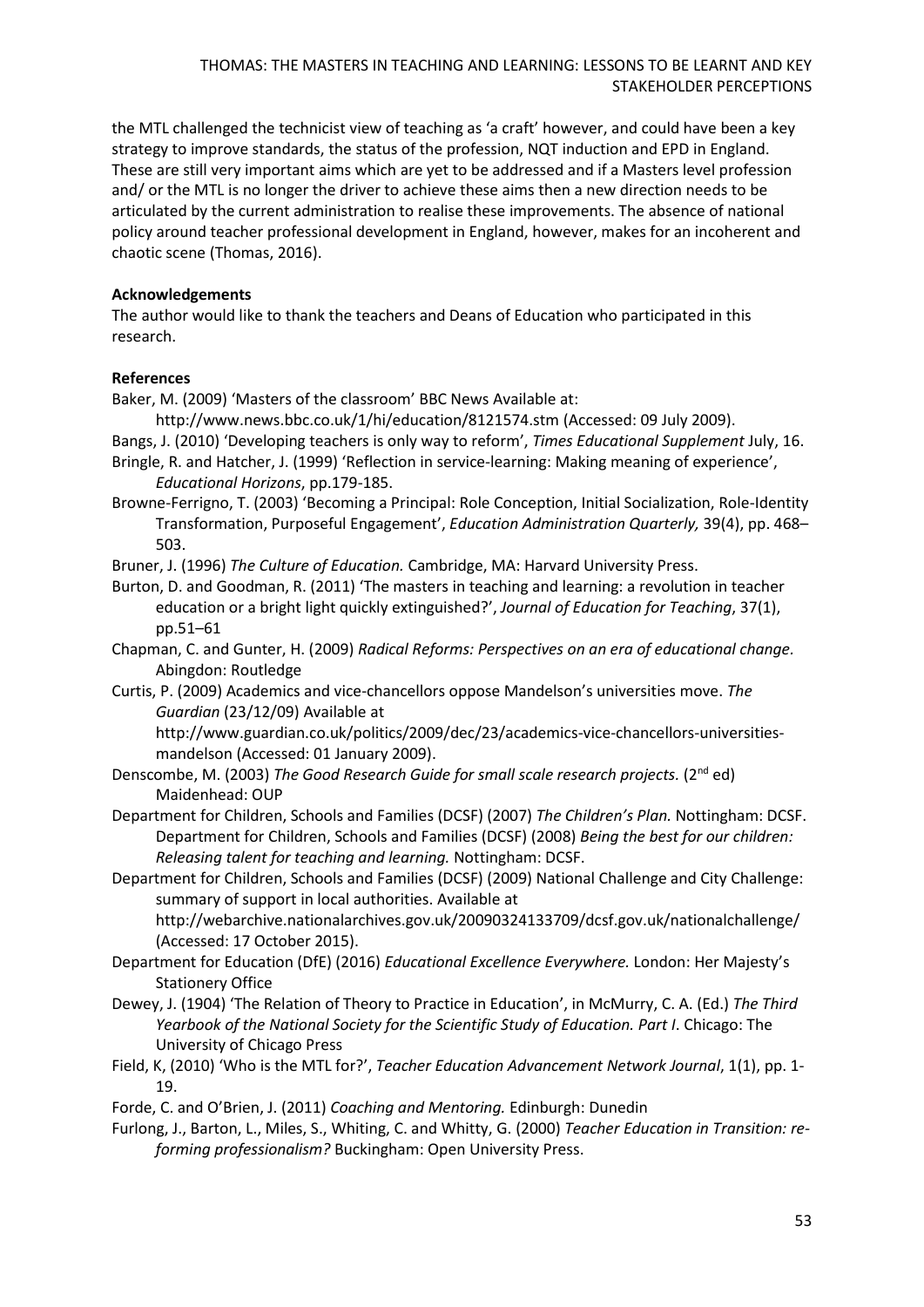- Given, L.M. (ed) (2008) *The Sage Encyclopaedia of Qualitative Research Methods Vol. 2.* Thousand Oaks, CA: Sage
- Gomm, R., Hammersley, M. and Foster, P. (eds) (2000) *Case study method: Key issues, key text.* Thousand Oakes, CA: Sage
- Graham-Matheson, L, (2010) 'Masters of the game: teacher educators and the M level PGCE', *Teacher Education Advancement Network Journal*, 1(1), pp. 1-16.
- HM Treasury (2014) *Autumn Statement* Available at: <https://www.gov.uk/government/publications/autumn-statement-documents> (Accessed: 08
	- September 2015).
- Hoare, S. (2008) 'Masters in Teaching and Learning', *The Guardian,* June, 26.
- Hoare, S. (2010) 'Masters of the classroom', *The Guardian,* January, 19.
- Kennedy, A. (2005) 'Models of Continuing Professional Development: a framework for analysis', *Journal of In-service Education*, 31(2), pp.235-250.
- Knowles, M.S. (1990) *The Adult Learner: A Neglected Species* (4th ed). Houston: Gulf Publishing Company, Book Division.
- Korthagen, F. A. J. and Kessels, J. P. A, (1999) 'Linking Theory and Practice: Changing the Pedagogy of Teacher Education', *American Educational Research Association*, 28(4), pp. 4-17.
- Lewin, K, (1946) 'Action research and minority problems', *Journal of Social Issues*, 2(4), pp.34-46.
- Loewenberg Ball, D. and Cohen, D. K, (1996) 'What Is: Or Might Be: The Role of Curriculum Materials in Teacher Learning and Instructional Reform?' *Educational Researcher*, 25(9), pp.6-14.
- Maddern, K. (2009a) 'The masters plan that's falling apart', *Times Educational Supplement,* March, 13.
- Maddern, K. (2009b) 'Masters funding firmed up, but numbers still in doubt', *Times Educational Supplement,* June, 5,
- Maddern, K. (2010a) 'Masters in pieces as Gove pulls funding', *Times Educational Supplement,* December, 10.
- Maddern, K. (2010b) 'Masters course blocked by heads, claim tutors', *Times Educational Supplement,* March, 25.
- Maddern, K. (2010c) '"Not enjoyable and too much work": new teachers shun flagship masters', *Times Educational Supplement,* June, 11.
- McAteer, M., Murtagh, L, Hallett, F. and Turnbull, G. (2010) *Achieving Your Masters in Teaching and Learning.* Exeter: Learning Matters Ltd.
- McKinsey & Company (2007) How the world's best-performing schools come out on top. Available at [http://www.mckinsey.com/locations/ukireland/publications/pdf/Education\\_report.pdf](http://www.mckinsey.com/locations/ukireland/publications/pdf/Education_report.pdf) (Accessed: 12 June 2008).
- McNally, J, (2002) 'Developments in Teacher Induction in Scotland and Implications for the Role of Higher Education', *Journal of Education for Teaching,* 28, pp.149–164.
- McNiff, J. and Whitehead, J. (2009) *You and your action research project.* London: Routledge.
- Merriam, S. (2009) *Qualitative Research: A guide to design and implementation.* San Francisco CA: Jossey Bass.
- Miles, M. B. and Huberman, A. M. (1994) *Qualitative Data Analysis* (2nd ed). London: Sage.
- Milne, J. (2008) 'New degree 'must not become a Masters Lite', *Times Educational Supplement,* June, 27
- Office for Standards in Education (Ofsted) (2003) *Teachers,' Early Professional Developmen.*, HMI 1394 London: The Stationery Office.
- Patton, M.Q. (2002) *Qualitative Research and Evaluation Methods* (3<sup>rd</sup> ed). Thousand Oaks, CA: Sage. Piaget, J. (1972) *The principles of genetic epistemolog.y.* New York: Viking.
- Perkins, D, (1999) 'The Many Faces of Constructivism', *Educational Leadership,* 57 (3), pp.6-11.
- Quality Assurance Agency (QAA) & and National Union of Students (NUS) (2012) *Student Experience Research report* London: NUS.